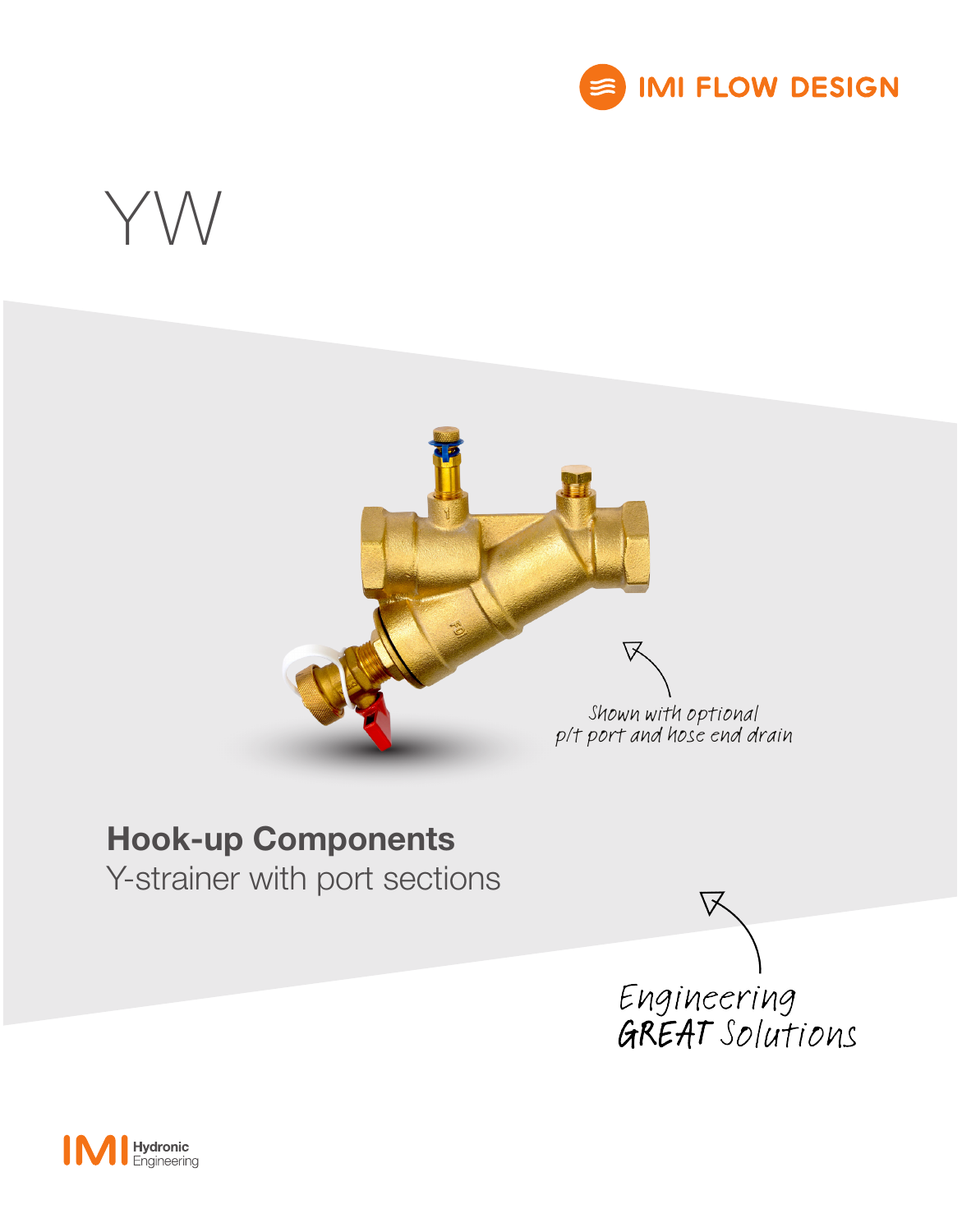## YW

Y-strainer with port section. The YW has a 20 mesh stainless steel screen and removable cap to provide access for screen changeout, inspection and cleaning. 1/2"-1" available FPT X FPT or SWT X SWT, 1 1/4"-2 1/2" available FPT X FPT. SWT X SWT available for 1 1/4"-2" with the addition of optional brass sweat connectors.



#### Key features

> Removable Strainer Ease of inspection and cleaning > Multiple Ports Configure what you need

#### Technical description

Application: Hydronic Balancing

Functions: **Strainer** 

Dimensions: 1/2" - 2 1/2"

Pressure class: 400 psig at 250° F Material: Body: DZR Brass Strainer: 20 mesh stainless steel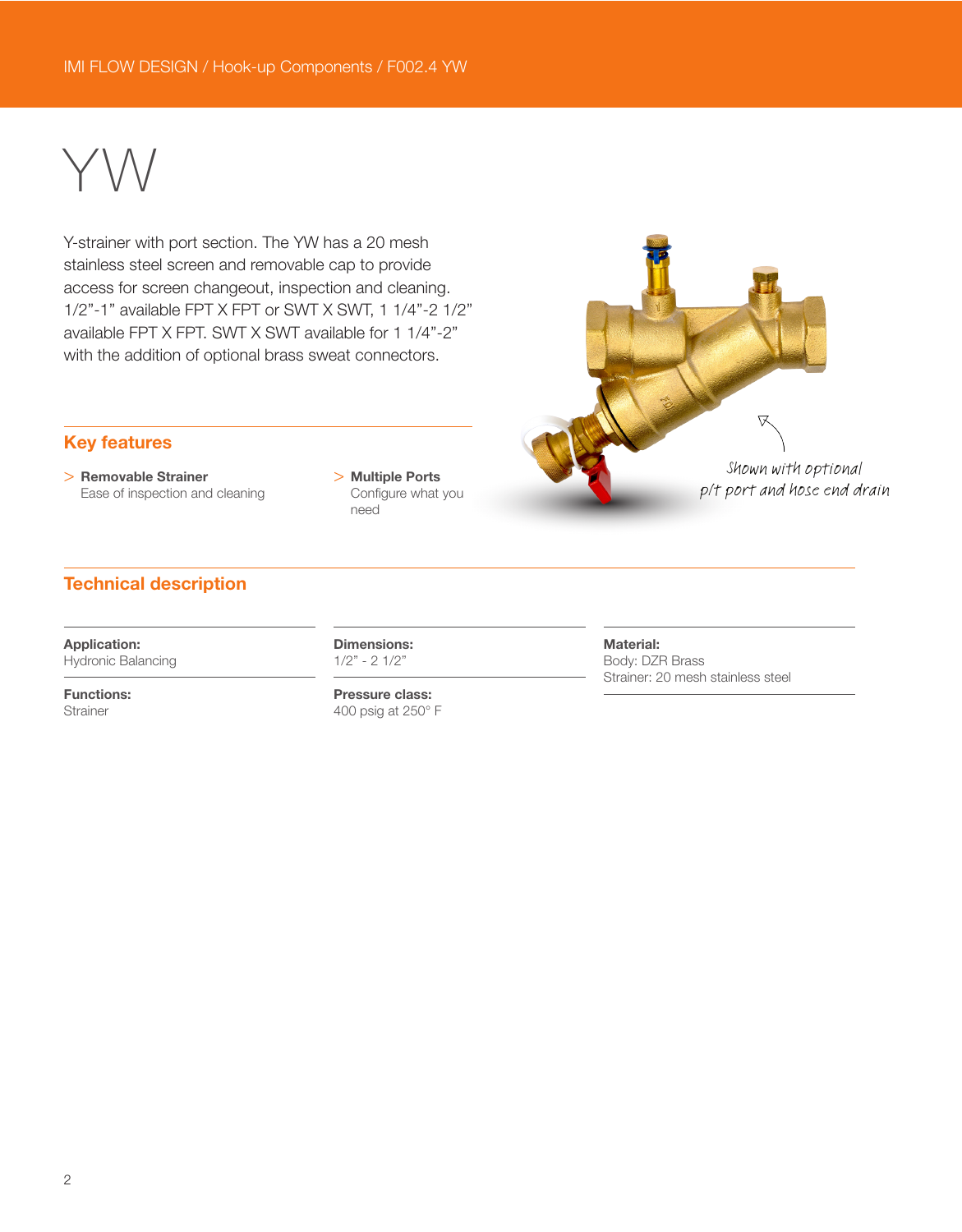#### Articles



#### **Dimensions**

#### Nominal Dimensions & Weights / Cv Rates

| Model | Connections | A    | B    | С    | D    | Weight | Cv   | Kv   |
|-------|-------------|------|------|------|------|--------|------|------|
| YW050 | S           | 3.58 | 2.31 | 1.94 | 1.34 | .94    | 7.8  | 6.7  |
|       | F           | 3.98 | 2.50 | 4.94 | 1.34 |        |      |      |
| YW075 | S           | 3.94 | 2.47 | 1.94 | 1.34 | .99    | 8.1  | 7.0  |
|       | F           | 4.17 | 2.63 | 1.94 | 1.34 |        |      |      |
| YW100 | S           | 5.34 | 3.21 | 2.56 | 1.48 | 1.82   | 16.1 | 13.9 |
|       | F           | 5.53 | 3.43 | 2.56 | 1.48 |        |      |      |
| YW125 | F           | 5.83 | 3.61 | 2.56 | 1.48 | 2.09   | 17.3 | 15.0 |
| YW150 | F           | 6.97 | 5.24 | 4.04 | 1.68 | 3.99   | 36.9 | 31.9 |
| YW200 | F           | 7.05 | 5.51 | 4.04 | 1.68 | 4.44   | 41.3 | 35.7 |
| YW250 | <b>FPT</b>  | 9.06 | 7.01 | 5.18 | 2.07 | 7.95   | 78.8 | 68.2 |

#### Notes

Weights based on F X F connections and will vary with mixed options/connections. All weights and dimensions given are in pounds and inches and are subject to minor changes. Cv's based on clean 20 mesh stainless steel strainer.